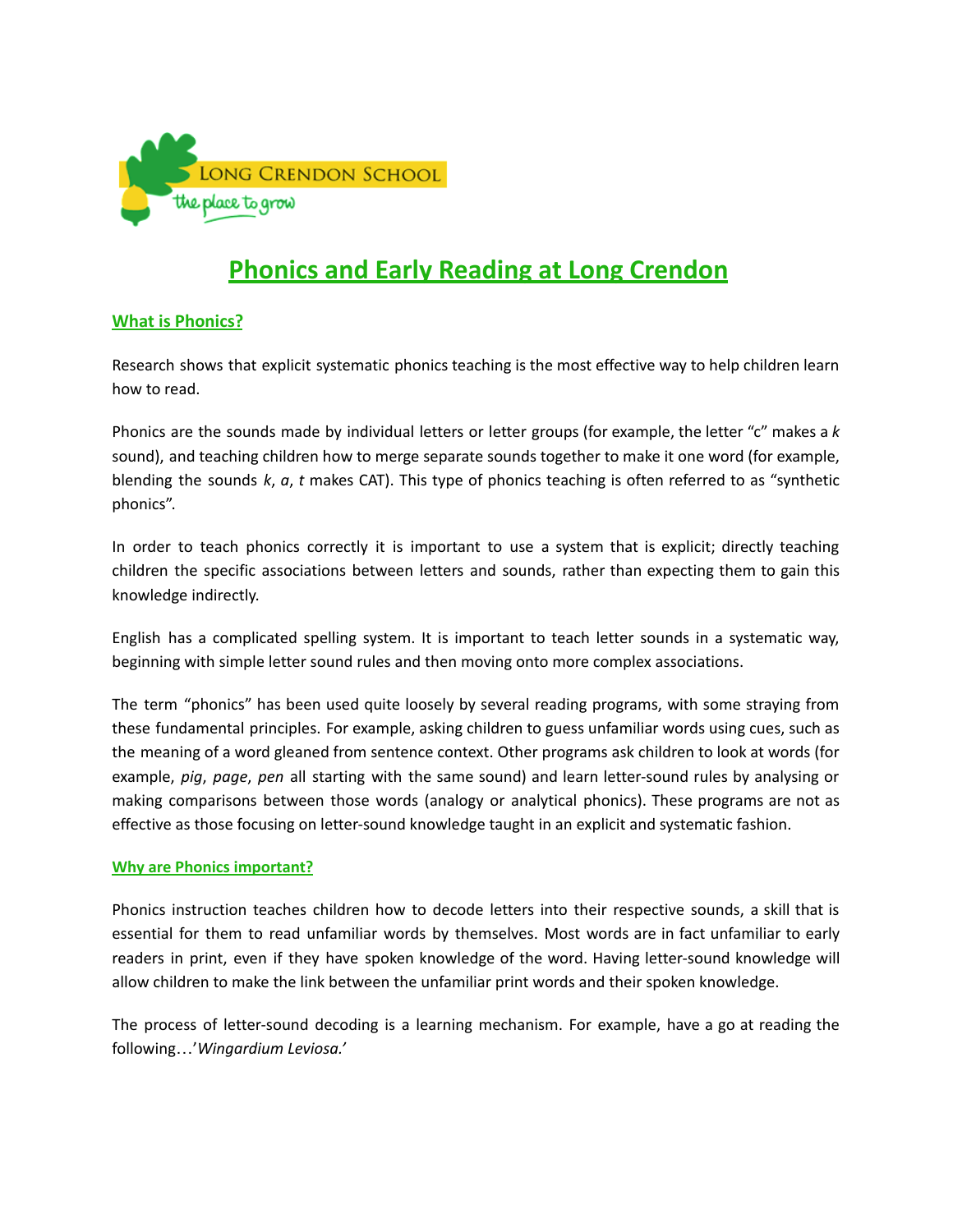When you first read the words, you probably used your letter-sound knowledge, which involved these important processing stages:

- It helped you produce the correct sound of an unfamiliar print word. If you're a Harry Potter fan, the pronunciation also probably lit up connections to the meaning of the word.
- · It drew your attention to the details and the combination of the letters of the word.

These two steps then function as a learning mechanism, allowing you to recognise the previously unfamiliar word quicker the next time around (have another go at reading the above!) This transition from slowly sounding out a word, to rapidly recognising it, is what we call "learning to read by sight". Every reader must make this transition to read fluently. It is true that there are many English words, such as *yacht* and *isle* that do not follow typical letter-sound rules. Even then, research has shown that children can still learn these words successfully by decoding some parts of the word (*y* … *t* for *yacht*), with help from spoken vocabulary knowledge to facilitate the learning.

Phonics is important not only because this knowledge allows children to read on their own, but it is also a learning mechanism that builds up a good print word dictionary that can be quickly accessed.

# **Does teaching phonics improve reading?**

Reading effectively is not just about phonics or having a good knowledge of single words. Functional reading requires several other skills such as good vocabulary, the ability to extract inferences, and synthesise and hold information in memory across several sentences. But if your single word reading is not efficient, comprehension is going to be dramatically affected.

If we use building a house as an analogy, understanding text is the complete home; single word reading ability is the structural frame of the house, and phonics is the foundation of that frame. Effective phonics instruction is important because letter-sound knowledge is the foundation needed to build up reading and writing abilities.

# **Organisation**

Phonics teaching happens daily in Foundation, Year 1 and Year 2 focusing on progressive phases taught using our chosen phonic scheme.

In Year 1 all children sit a phonics screening check - a statutory assessment required by legislation. If the screen indicates that phonic skills are not secure, children will be offered extra support and intervention programmes in Year Two to provide them with sufficient knowledge and understanding to re-visit the 'Phonics Screening Check' and obtain the required level. This support will be carried over into Year 3 and across Key Stage Two with a phonics and/or spelling intervention programme.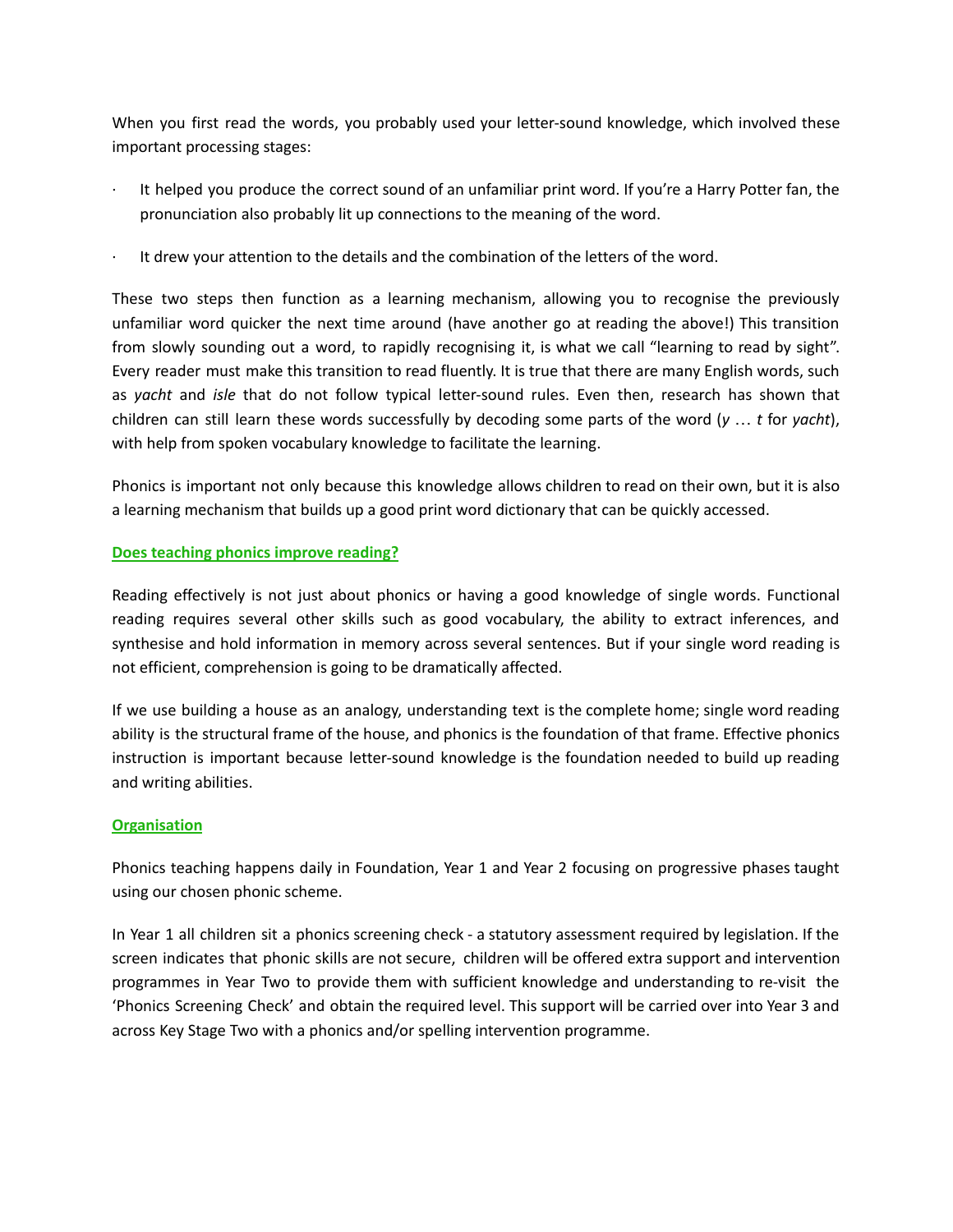Planning for phonics is done separately from literacy but with the understanding that good phonics teaching should link to the literacy needs of the children within literacy lessons and across the curriculum.

Phonics lesson will generally include the following sections:

- Revise Overlearn the previous graphemes and words
- Teach Introduce a new grapheme / phoneme words
- Practise Develop GPCs (grapheme phoneme correspondences) /read and spell new words
- · Apply Use the new graphemes / words in games and activities to secure knowledge
- Assess Monitor progress within each phase to inform planning.

During Year 2, most children will have learnt the phonic skills necessary to support further reading and writing and will be consolidating their phonic knowledge. They will then move on to following the Rising stars spelling programme which is a lively, flexible scheme aligned to the National Curriculum. The focus here for reading, and in KS2, moves increasingly from word recognition to comprehension with a focus on whole class reading during text-based literacy lessons. Support will be carried over into Year 3 and across Key Stage Two using the intervention programme 'Bug Club Rapid Phonics'.

# **Which Phonics Scheme do we use?**

At Long Crendon School we are using the DfE validated Bug Club Phonics, which is a systematic synthetic phonics programme that features the following:

- Daily lessons from the start of Reception
- Teaching of the main grapheme-phoneme correspondences of English in a clearly defined, incremental sequence
- Supports children reading and spelling from very early on
- Includes blending for reading and segmenting for spelling activities
- Provides opportunities for children to practise and apply known phoneme-grapheme correspondences for spelling through dictation of sounds, words and sentences
- Features language sessions that teach 'tricky' common exception words
- Provides resources that support the teaching of lower-case and capital letters correctly, with clear start and finish points
- Includes direct teaching sessions, with extensive teacher-child interaction and involves a multi-sensory approach